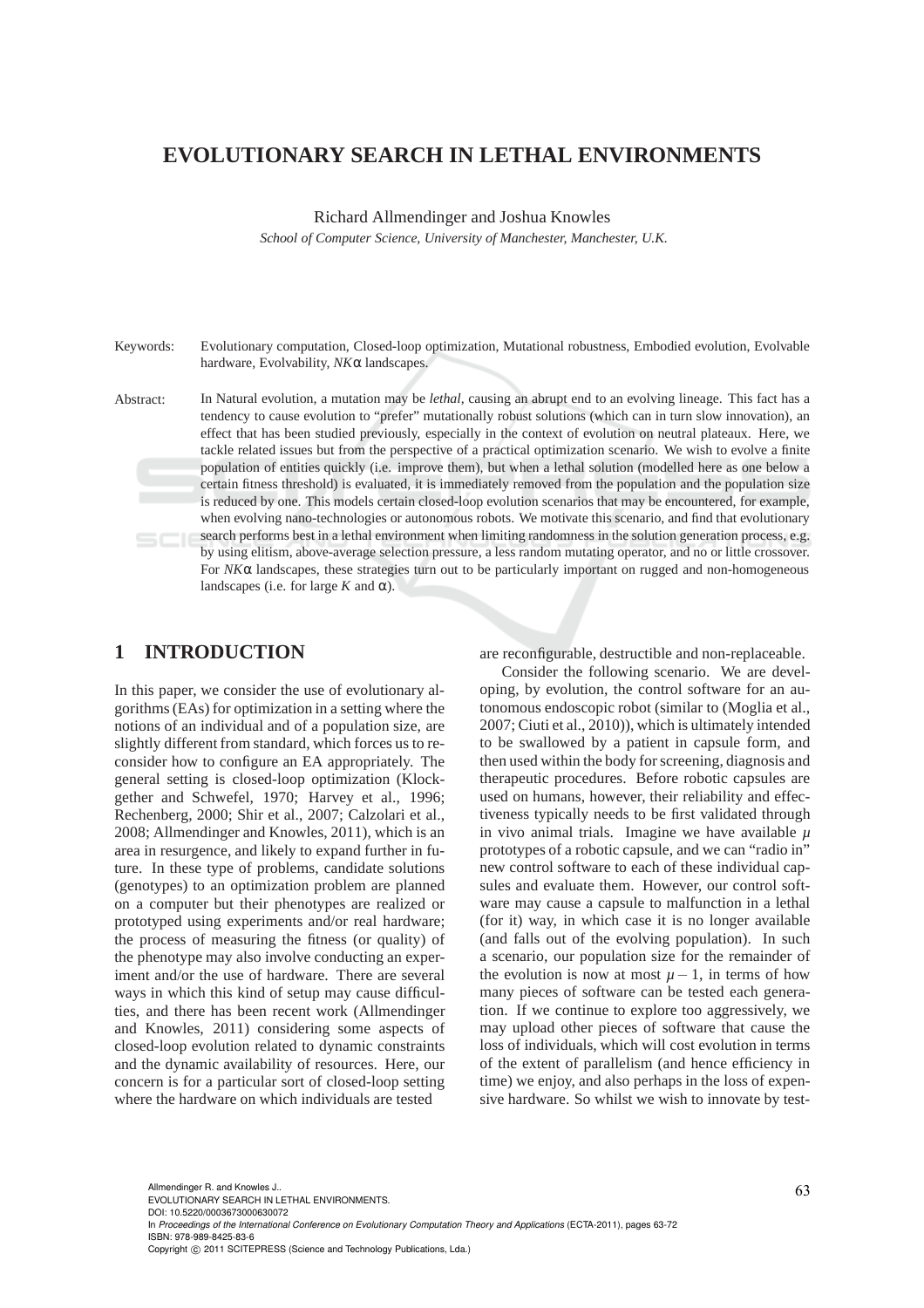ing new control policies, this must be balanced carefully against considerations of maintaining a reasonable population size.

This setting may seem far-fetched to some readers. However, as we see evolution being applied more and more at the boundary between a full embodied type of evolution (Watson et al., 2002; Zykov et al., 2005) (where the hardware individuals may reproduce or exchange information) and a fully in silico simulation-only approach, especially as EAs are taken up in the experimental sciences more and more, it is likely that variants of the above scenario will emerge. It need not be robotic capsules; it could equally be nano-machines or drone planes we are dealing with; it could be robot swarms, or software released on the Internet, or anything that is reconfigurable remotely in some way, and also destructible.

Clearly, the principle of "survival of the fittest" is going to be somewhat dampened by the constraint that we wish all designs to survive. Indeed, no innovation at all will be possible if we enforce the evaluation of only safe designs, given the assumption that any unseen design could be a lethal one. So, as is usual with evolution, we should expect that some rate of loss of individuals is going to be desirable, but set against this is the fact that they cannot be replaced, and hence population size and parallelism will be compromised. So, the question is, how should one control the exploration/exploitation tradeoff in this optimization setup.

In more Natural settings than we consider here, the notion of robustness and the tendency of evolution to build in mutational robustness for free has been previously studied (Bullock, 2003; Schonfeld, 2007). Bullock's work in particular shows that certain inbuilt biases toward mutational robustness can retard innovation (our primary concern here). He proposed methods that avoid the bias and hence explore neutral plateaux more rapidly. This work has a different purpose to ours, and involves different assumptions, but there are also obvious parallels which we hope will be apparent from our results.

Our more practical investigation of the effects on optimization performance of lethal mutations looks at some of the simple EA configuration parameters: degree-of-elitism, population size, selection pressure, mutation mode and strength, and crossover rate. We also vary aspects of the fitness landscape we are optimizing to observe which landscape topologies pose a particular challenge when optimizing in a lethal environment.

The rest of the paper is organized as follows. The next section describes the experimental setup including the search algorithms considered (Section 2.1) and the family of binary test problems (*NK*α landscapes) we use to analyze the impact of lethal solutions (Section 2.2). Experimental results are given in Section 3; we draw conclusions in Section 4. Finally, Section 5 outlines possible directions for future work.

### **2 EXPERIMENTAL SETUP**

This section describes the family of binary test functions *f* we consider, the search algorithms for which we investigate the impact of a lethal optimization scenario, and the parameter settings as used in the subsequent experimental analysis.

### **2.1 Search Algorithms**

We consider three types of search algorithms in this work: a tournament selection based genetic algorithm (TGA), a modified version of it which we are calling RBS (standing for *reproduction of best solutions*), and a population of stochastic hill-climbers (PHC). Similar types of algorithms have been considered in previous studies related to mutational robustness (see e.g. (Bullock, 2003; Schonfeld, 2007)).

Before we describe each algorithm, we first set out the procedures common to all of them. These are the generation process of the initial population of candidate solutions, the setting of the fitness threshold below which solutions are deemed lethal, the mutation operators, and the handling of duplicate solutions. Regarding the initialization, our aim is to simulate the scenario where the initial population, whose size we denote by  $\mu_0$ , consists of evolving entities (e.g. robotic capsules, robot swarms or software) that are of a certain (high or state-of-the-art) quality. We achieve this by first generating a sample set of *S* random and non-identical candidate solutions, and then selecting the fittest  $\mu_0$  solutions from this set to form the initial population. The lethal fitness threshold *fLFT* is set to the fitness value of the *q*th fittest solution of the sample set. This threshold is kept constant throughout an algorithmic run.

For mutation, we will investigate two modes (similar to (Barnett, 2001)): (i) *Poisson mutation*, where each bit is flipped independently with a mutation rate of *pm*, and (ii) *constant mutation*, where exactly *d* randomly selected bits are flipped. Furthermore, all search algorithms ensure that a solution is not evaluated multiple times. That is, all evaluated solutions are cached and compared against a new solution (offspring) before performing an evaluation; preliminary experimentation showed that avoiding duplication improves the performance significantly. If a solution has been evaluated previously, then the GA iteratively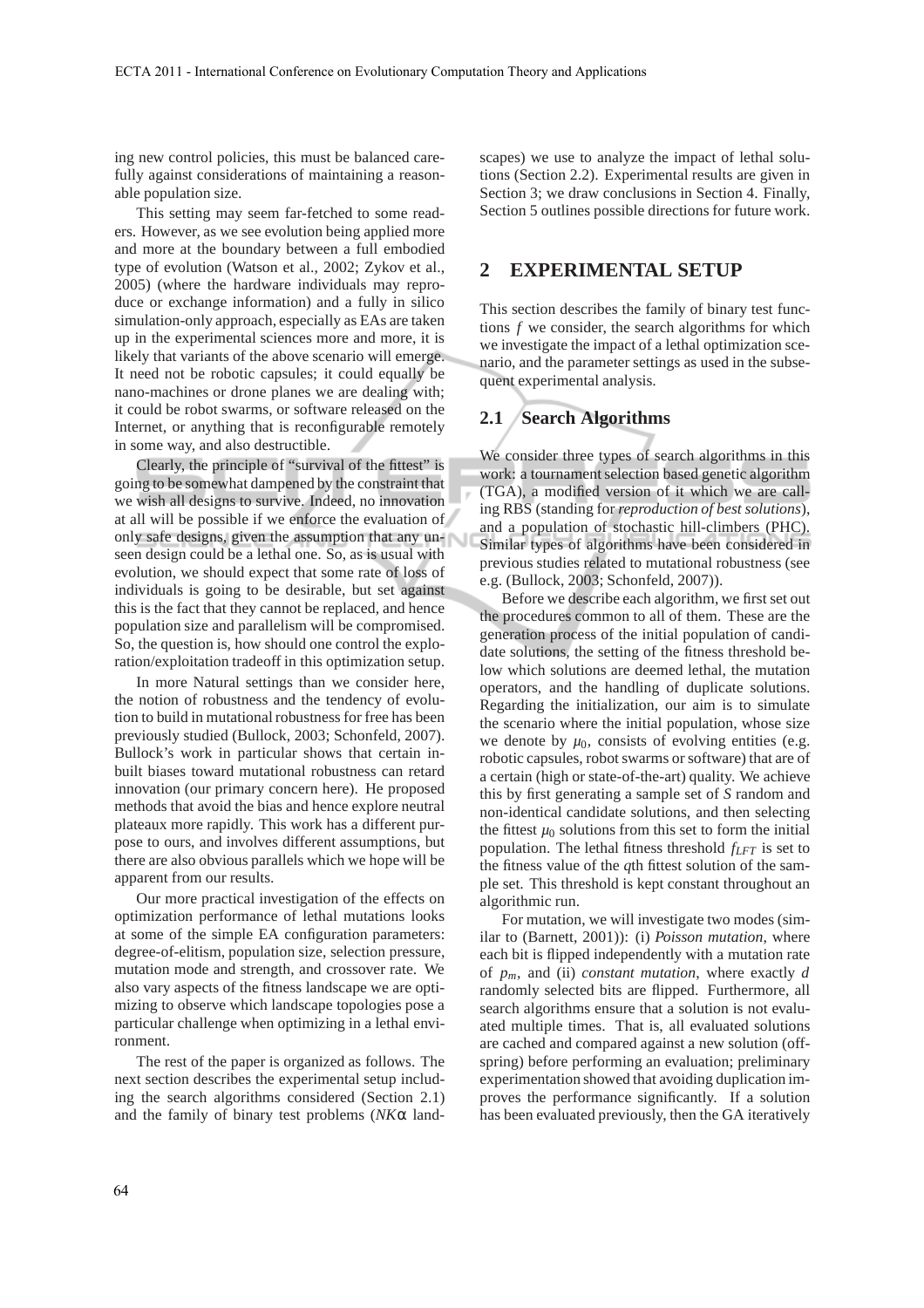Algorithm 1: Tournament selection based GA (TGA).

**Require:** *f* (objective function), *G* (maximal number of generations),  $\mu_0$  (initial parent population size),  $\lambda_0$  (initial offspring population size), *L* (maximal number of regeneration trials)

 $g = 0$  (generation counter),  $Pop = \emptyset$  (current population),  $OffPop = 0$  (offspring population),  $AllEvalSols = 0$  (set of solutions evaluated so far), *trials* = 0 (regeneration trials counter), *counter*  $= 0$  (auxiliary variable indicating the number of solutions evaluated during a generation)

Initialize *Pop* and set lethal fitness threshold *fLFT* ; copy all solutions of *Pop* also to *AllEvalSols*, and set  $\mu$ <sup>*g*</sup> =  $\mu_0, \lambda_g = \lambda_0$ 

**while**  $g < G \wedge \mu_g > 0$  **do**  $OffPop = 0, trials = 0, counter = 0$ Set mutation rate to initial value **while** *counter*  $< \lambda_g$  **do** 

> Generate two offspring  $\vec{x}^{(1)}$  and  $\vec{x}^{(2)}$  by selecting two parents from *Pop*, and then recombining and mutating them

**for**  $i = 1$  **to** 2 **do**  $\mathbf{if} \ \vec{x}^{(i)} \notin AllEvalSols \ \wedge \ counter < \lambda_g \ \mathbf{then}$ Evaluate  $\vec{x}^{(i)}$  using *f*, *counter*++, *trials* = 0  $\overline{A}$ *llEvalSols* =  $\overline{A}$ *llEvalSols*∪ $\overrightarrow{x}^{(i)}$ **if**  $f(\vec{x}^{(i)}) \ge f_{LFT}$  **then** 

$$
OffPop = OffPop \cup \vec{x}^{(i)}
$$

**else** *trials*++ **if** *trials* = *L* **then**

*g*++

Depending on the mutation operator, reset mutation rate to  $p_m = p_m + 0.5/N$  (Poisson mutation) or  $d = d + 1$  (constant mutation)

Reset new population sizes to  $\mu_g = \lambda_g = |OffPop|$ , and form new population *Pop* by selecting the best  $\mu_g$  solutions from the union population of *Pop*∪*OffPop*

generates new solutions (offspring solutions) until it generates one that is evaluable, i.e. has not been evaluated previously, or until *L* trials have passed without success. In the latter case, we reset the mutation rate to  $p_m = p_m + 0.5/N$  (*N* is the total number of bits) and  $d = d + 1$  in the case of Poisson mutation and constant mutation, respectively; note, due to its deterministic nature, it is more likely that this reset step is applied with constant mutation. For TGA and RBS we set the mutation rates back to their initial values at the beginning of each new generation; for PHC it makes more sense to set the mutation rates back whenever a hill-climber of the current population is considered the first time for mutation (see pseudocode of PHC).

#### **2.1.1 Tournament Selection based GA (TGA)**

The algorithm uses tournament selection with replacement for parental selection (*TS* shall denote the tournament size) and uniform crossover (Syswerda,

1989) (*p<sup>c</sup>* shall denote the crossover rate). Our TGA uses a  $(\mu + \lambda)$ -ES reproduction scheme, an elitist approach, which performed significantly better than a standard generational reproduction scheme in preliminary experimentation, and which we believe is generally applicable in this domain. We set the number of offspring solutions to be identical to the population size (or the number of parent solutions), i.e.  $\mu = \lambda$ . As the population size may decrease during the optimization process (due to evaluated lethal solutions), in future, we will denote the population size at generation *g* ( $0 \le g \le G$ ) by  $\mu_g = \lambda_g$  with  $g = G$  being the maximum number of generations. Clearly, the maximum number of generations can only be reached if the population does not "die out" beforehand. Algorithm 1 shows the pseudocode of TGA.

**RBS** is based on TGA and motivated by the *netcrawler* (Barnett, 2001), an algorithm that reproduces only a single best solution at each generation. RBS selects parents for reproduction exclusively and at random from the set of solutions of the current population with the highest fitness. Hence, it can be seen as a tournament selection based GA with  $TS = \mu_g$  and where the tournament participants are selected *without replacement*. Apart from the selection procedure, RBS will use the same algorithmic setup as TGA.

#### **2.1.2 Population of Hill-climbers (PHC)**

This search algorithm maintains a population of stochastic hill-climbers, which explore the landscape independently of each other. Each hill-climber undergoes mutation and, if the mutant or offspring is not lethal, it replaces the original solution if it is at least as fit. Algorithm 2 shows the pseudocode of PHC. In essence, PHC with constant mutation is identical to running a set of random-mutation hill-climbers (Forrest and Mitchell, 1993) in parallel with the difference that, as in the case of TGA, the mutation strength is temporarily increased if a previously unseen solution cannot be generated within *L* trials. PHC has also similarities to the netcrawler (Barnett, 2001) and the plateau crawler (Bullock, 2003). These approaches have in common that they guarantee that each parent potentially leaves a copy or a slightly modified version of itself in the population. This ensures that offspring, parents, or other ancestors, are equally likely to be selected as future parents. For fitness landscapes featuring neutral networks, this feature can cause a population to be unaffected by mutational robustness as it allows the population to spend at each point on a neutral network an equal amount of time (Hughes, 1995; Bullock, 2003).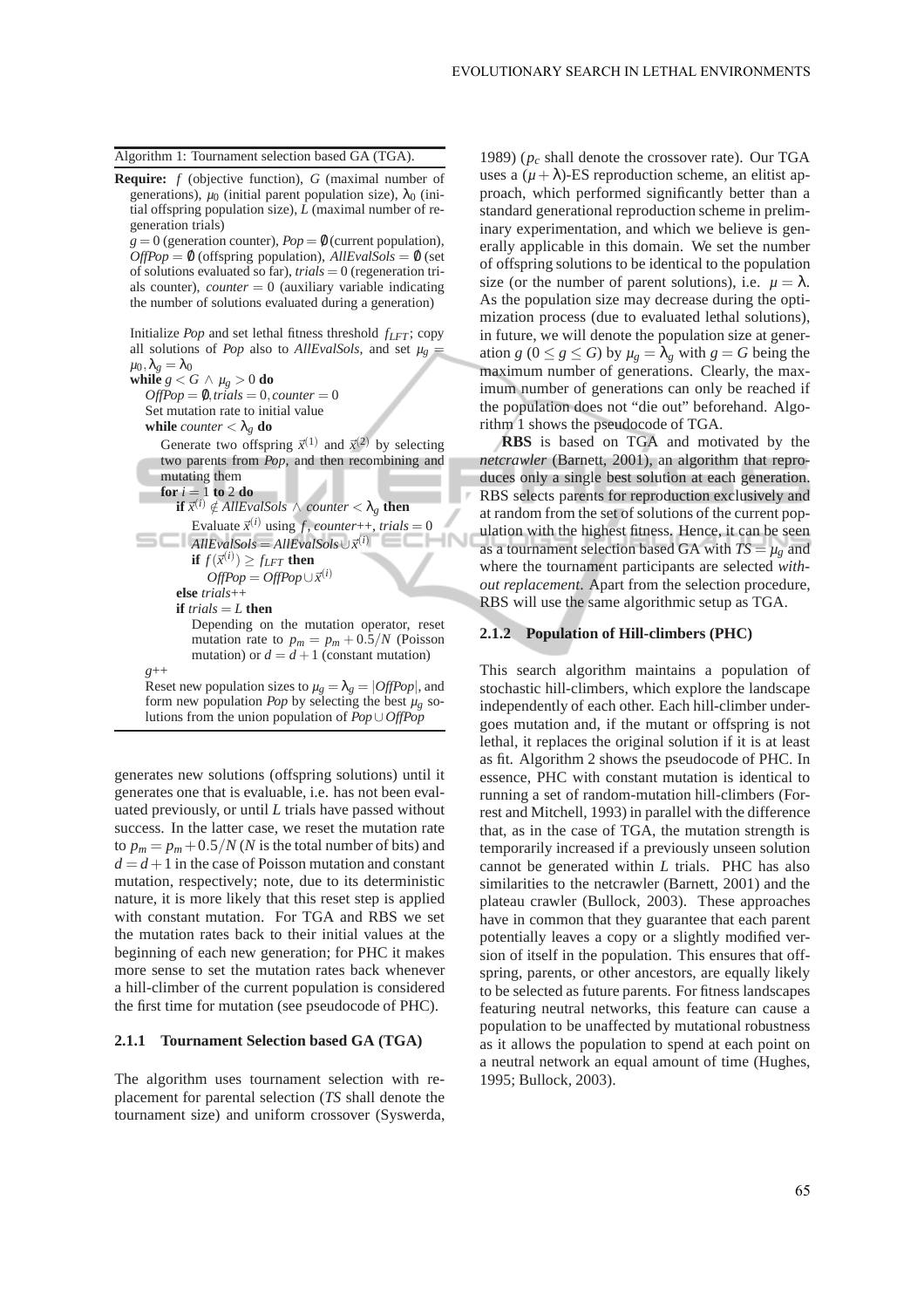Algorithm 2: Population of hill-climbers (PHC).

**Require:** *f* (objective function), *G* (maximal number of generations),  $\mu_0$  (initial parent population size),  $L$  (maximal number of regeneration trials)  $g = 0$  (generation counter),  $Pop = \emptyset$  (current population),  $OffPop = \emptyset$  (offspring population),  $AllEvalSols = \emptyset$  (set of solutions evaluated so far), *trials* = 0 (regeneration trials counter), *lethal* = false (auxiliary boolean variable indicating whether a hill-climber is lethal) Initialize *Pop* and set lethal fitness threshold *fLFT* ; copy all solutions of *Pop* also to *AllEvalSols*, and set  $\mu_{\varrho} = \mu_0$ **while**  $g < G \wedge \mu_g > 0$  **do**  $OffPop = 0, trials = 0$ **for**  $i = 1$  **to**  $\mu_g$  **do** Set mutation rate to initial value, *lethal* = false **repeat** Mutate solution  $\vec{x}_i$  of *Pop* to obtain mutant  $\vec{x}'_i$ **if**  $\vec{x}'_i \notin AllEvalSols$  **then** Evaluate  $\vec{x}'_i$  using *f*, *trials* = 0  $A$ llEvalSols =  $A$ llEvalSols∪ $\vec{x}'_i$ **if**  $f(\vec{x}_i') \geq f_{LFT}$  **then if**  $f(\vec{x}_i') \geq f(\vec{x}_i)$  **then**  $\overrightarrow{OffPop} = \overrightarrow{OffPop} \cup \overrightarrow{x}'_i$ **else**  $OffPop = OffPop \cup \vec{x}_i$ **else** *lethal* = true **else** *trials*++ **if**  $trials = L$  **then** Depending on the mutation operator, reset mutation rate to  $p_m = p_m + 0.5/N$  (Poisson mutation) or  $d = d + 1$  (constant mutation) **until**  $\vec{x}'_i$  is evaluable ∨ *lethal* = true *g*++ Reset new population size to  $\mu_g = |OffPop|$ , and form

new population *Pop* by copying all solutions from *OffPop* to *Pop*

### **2.2 Test Functions** *f*

Our aim in this study is to understand the effect of lethal solutions on EA performance on real closedloop experimental problems (ultimately). Hence, it might be considered ideal to use, for testing, some set of real-world closed-loop optimization problems subject to lethal solutions, that is: real experimental problems featuring real resources that may potentially be fatally damaged. That way we could see the effects of EA design choices directly on a real-world problem of interest. But even granting this to be an ideal approach, it would be very difficult to achieve in practice due to the inherent cost of conducting closed-loop experiments and the difficulty of repeating them to obtain any statistical confidence in results seen. For this reason, our study will use more familiar *artificial* test problems augmented with the possibility of encountering lethal candidate solutions.

The family of test functions we consider here is a

Table 1: Default parameter settings of search algorithms.

| Algorithm  | Parameter                             | Setting |
|------------|---------------------------------------|---------|
|            | Parent population size $\mu_0$        | 30      |
|            | Constant mutation rate d              |         |
| TGA,       | Regeneration trials L                 | 1000    |
| PHC.       | Number of generations $G$             | 200     |
| <b>RBS</b> | Sampling size S                       | 1000    |
|            | Solution rank $q$ for lethal          |         |
|            | fitness threshold setting             | 250     |
| <b>TGA</b> | Offspring population size $\lambda_0$ | 30      |
|            | Tournament size TS                    |         |
|            | (Selection with replacement)          | 4       |
|            | Crossover rate $p_c$                  | 0.0     |
|            | Offspring population size $\lambda_0$ | 30      |
| <b>RBS</b> | Tournament size TS                    |         |
|            | (Selection without replacement)       | $\mu_g$ |
|            | Crossover rate $p_c$                  | 0.0     |

variant of *NK* landscapes called *NK*α landscapes (Hebbron et al., 2008). The use of this test problem should help us to gain initial insights into the effects of lethal solutions on fitness landscapes featuring various degrees of epistasis and ruggedness.

#### **2.2.1** *NK*α **Landscapes**

The general idea of the *NK*α model (Hebbron et al., 2008) is to extend Kauffman's original *NK* model (Kauffman, 1989) to model epistatic network topologies that are more realistic in mapping the epistatic connectivity between genes in natural genomes. The *NK*α model achieves this by affecting the distribution of influences of genes in the network in terms of their connectivity, through a preferential attachment scheme. The model uses a parameter  $\alpha$ to control the positive feedback in the preferential attachment so that larger  $\alpha$  result in a more non-uniform distribution of gene connectivity. There are three tunable parameters involved in the generation of an *NK*α landscape: the total number of variables *N*, the number of variables that interact epistatically at each of the *N* loci, *K*, and the model parameter  $\alpha$  that allows us to specify how influential some variables may be compared to others. As  $\alpha$  increases, an increasing influence is given to a minority of variables, while, for  $\alpha = 0$ , the *NK* $\alpha$  model reduces to Kauffman's original *NK* model with neighbors being selected at random; this model has already been used previously to analyze certain aspects of real-world closed-loop problems (see e.g. (Thompson, 1996)).

## **2.3 Parameter Settings**

The experimental study will investigate different settings of the parameters involved in the search algo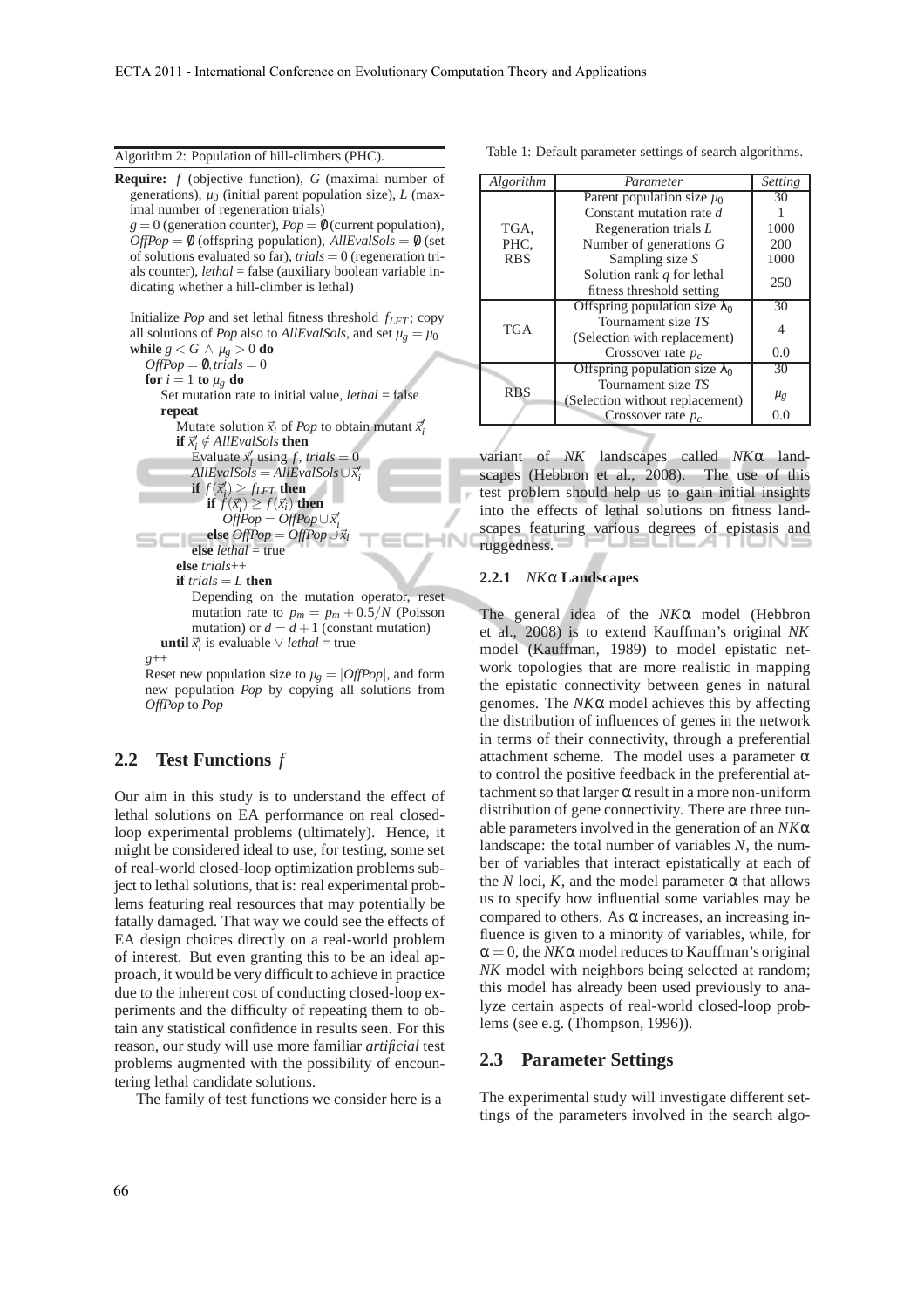rithms. However, if not otherwise stated, we use the default settings as given in Table 1 with constant mutation being the default mutation operator. Remember that RBS uses the same default parameter settings as TGA with the difference that reproductive selection is done with  $TS = \mu_g$  and tournament participants are chosen without replacement.

For *NK*α landscapes, we analyze the impact of lethal solutions using different settings of the neighborhood size *K* and the model parameter α. We fix the search space size to  $N = 50$ , which corresponds to a typical search space size we have seen in related closed-loop problems (e.g. a drug discovery problem with a library of 30–60 drugs (Small et al., 2011)).

Any results shown are average results across 100 independent algorithm runs. We will use a different randomly generated problem instance for each run but, of course, the same instances for all algorithms. Furthermore, to allow for a fair comparison, we also use the same initial population and (hence) lethal fitness threshold for all algorithms in any particular run.

## **3 EXPERIMENTAL RESULTS**

SCIENCE *A*ND

Before we analyze the effect of lethal solutions on evolutionary search, we first give some indication of the properties of the *NK*α landscapes, and the effect of varying *K* and  $\alpha$  for (*N*=50) over the ranges used in our experiments. For this, we follow the experimental methods employing *adaptive walks* already used by (Hebbron et al., 2008). Starting from a randomly generated solution, an adaptive walk calculates the fitness of all neighbors of the solution that can be generated with a single mutation step, and selects one of the fitter neighbors at random to move to. If there is no fitter neighbor, then the walk has reached a local optima and terminates. We have performed 10000 adaptive walks for different values of  $K$  and  $\alpha$ , and recorded the length of each walk and the genotype of the local optima where each walk terminated. We have repeated this process 10 times for different values of *K* and  $\alpha$  using always a different randomly generated landscape. Figure 1 shows the average adaptive walk length (top plot) and the average number of unique (local) optimal solutions (bottom plot). In essence, this figure shows that increasing *K* reduces the average length of an adaptive walk, i.e. the landscapes becomes more rugged, and at the same time increases the probability that the EA gets trapped at a new local optimal solution. On the other hand, increasing  $\alpha$  reduces the ruggedness of the fitness landscapes and decreases the number of unique local optimal solutions. As is apparent from the figure, the parameters *K* and



Figure 1: Plots showing the average length (top) and the average number of unique local optimal solutions found (bottom) across 10 repetitions of 10000 adaptive walks for different neighborhood sizes  $K$  and model parameter values  $\alpha$ .

α allow us to cover a reasonable mixture of fitness landscapes exhibiting different topologies or levels of ruggedness and epistasis.

Figure 2 shows how a lethal optimization scenario affects the best solution fitness found (top plots) and the (remaining) population size (bottom left plot) for TGA with a rather traditional setup ( $TS = 2$ ,  $p_c = 0.0$ ) and Poisson mutation with  $p_m = 1/N$  as a function of the parameters  $K$  and  $\alpha$ ; the bottom right plot indicates the scope available for optimization after the initialization of the population. From the top plots we can see that the performance is most affected for fitness landscapes that are rugged (large *K*) but contain some structure in the sense that some solution bits are more important than others (large  $\alpha$ ). As is apparent from the bottom left plot, the reason for this pattern is that the population size at the end of the optimization decreases as  $K$  and/or  $\alpha$  increase, i.e. lethal solutions are here more likely to be encountered. In fact, for large  $K$  and  $\alpha$ , the optimization terminates on average after only about 25 generations (out of 200). The reason that the population size reduces for large *K* is that the fitness landscape becomes more rugged, which increases the risk of evaluating lethal solutions despite them being located close to high-quality solutions. Although an increase in  $\alpha$  introduces more structure into the fitness landscape, it has also the effect that so-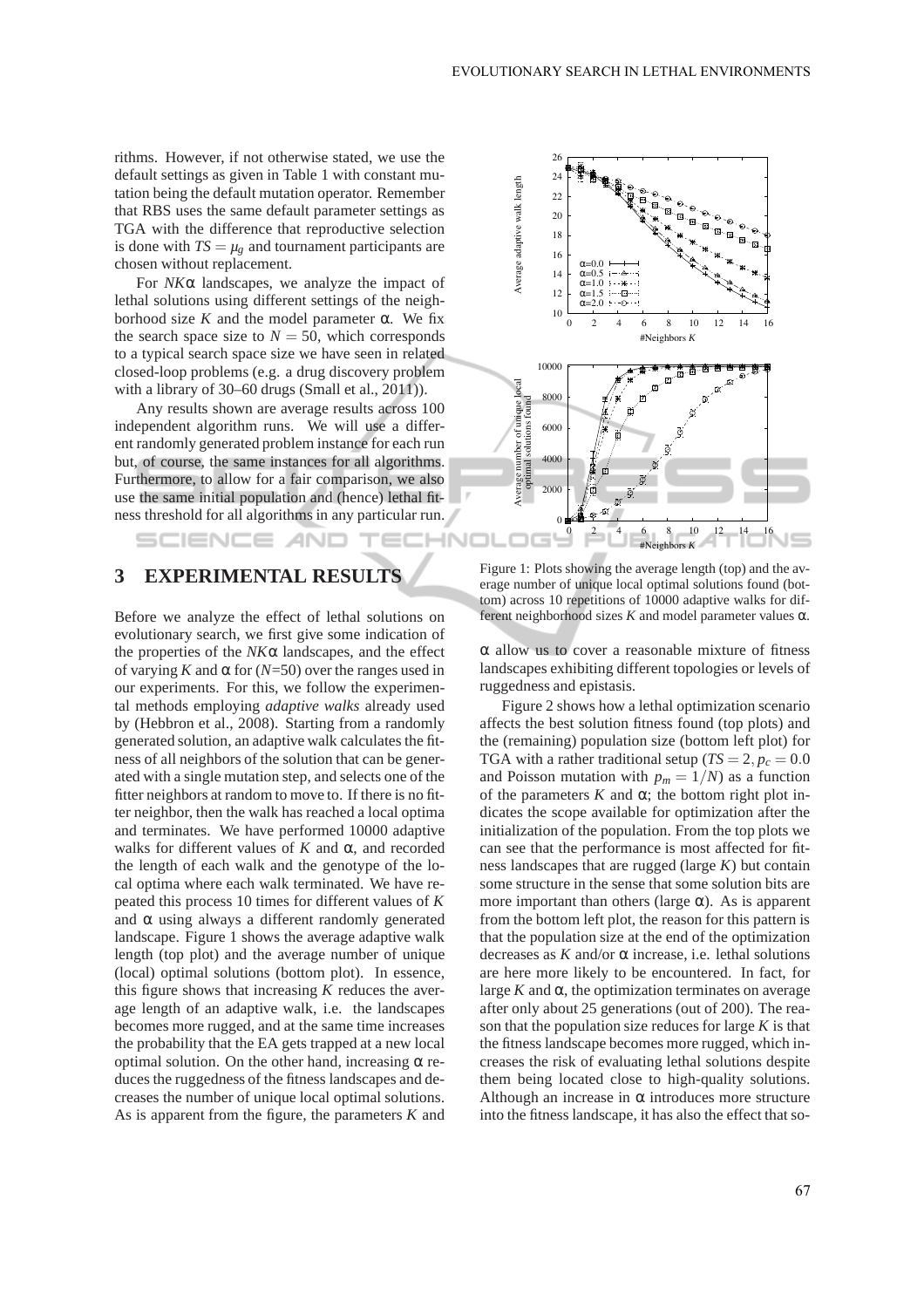

Figure 2: Plots showing the average best solution fitness found by TGA (using  $TS = 2$ ,  $p_c = 0.0$  and Poisson mutation with  $p_m = 1/N$  in a lethal environment (top left), the average absolute difference between this fitness and the fitness achieved in a non-lethal environment, i.e.  $f_{LFT} = 0$  (top right), the average proportion of the population that survived at generation  $G = 200$ , or  $\mu$ <sup>*G*</sup>/ $\mu$ <sup>0</sup> (bottom left), and the average absolute difference between the best solution fitness found and the lethal fitness threshold in a non-lethal environment (bottom right), on *NK*α landscapes as a function of the neighborhood size *K* and the model parameter  $α$ .

lutions which have some of these important bits set incorrectly are more likely to be poor. A plausible alternative explanation for the poor performance at large  $\alpha$  may be that the lethal fitness threshold is very close to the best solution fitness that can be found, thus reducing the scope of optimization possible and causing many solutions to be lethal; the bottom right plot rules this explanation out. Regarding the (remaining) population size, a greater selection pressure, i.e. a larger tournament size, can help to maintain a large population size for longer, particularly for large *K* and small α. On the other hand, being more random in the solution generation process by using, for example, a larger mutation and/or crossover rate, has the opposite effect, i.e. the population size decreases more quickly.

The effect on the (remaining) population size translates into an impact on the average best solution fitness. In fact, from Figure 3, we can see that, for rugged landscapes with structure (i.e. in the range  $K > 5, \alpha > 1$ , TGA is outperformed by a GA with a rather traditional setup and a PHC in a non-lethal optimization scenario (right plots) but performs better than both algorithms in a lethal optimization scenario (left plots). In fact, as we will also see later, in the range  $K > 5$ ,  $\alpha > 1$ , PHC performs best among all the search algorithms considered in the non-lethal environment but worst in the lethal environment. The poor performance of PHC in this range is due to the fact that the hill-climbers in the population are searching the fitness landscape independently of each other. This may be an advantage in a non-lethal environment because it can help to maintain diversity in the population and prevent premature convergence. However, in a lethal environment, uncontrolled diversity is rather a drawback as it increases the probability of generating solutions with genotypes that are significantly different from the ones in the population, which in turn increases the probability of generating lethal solutions. The less diverse and random optimization of TGA is also the reason that it outperforms a GA with a more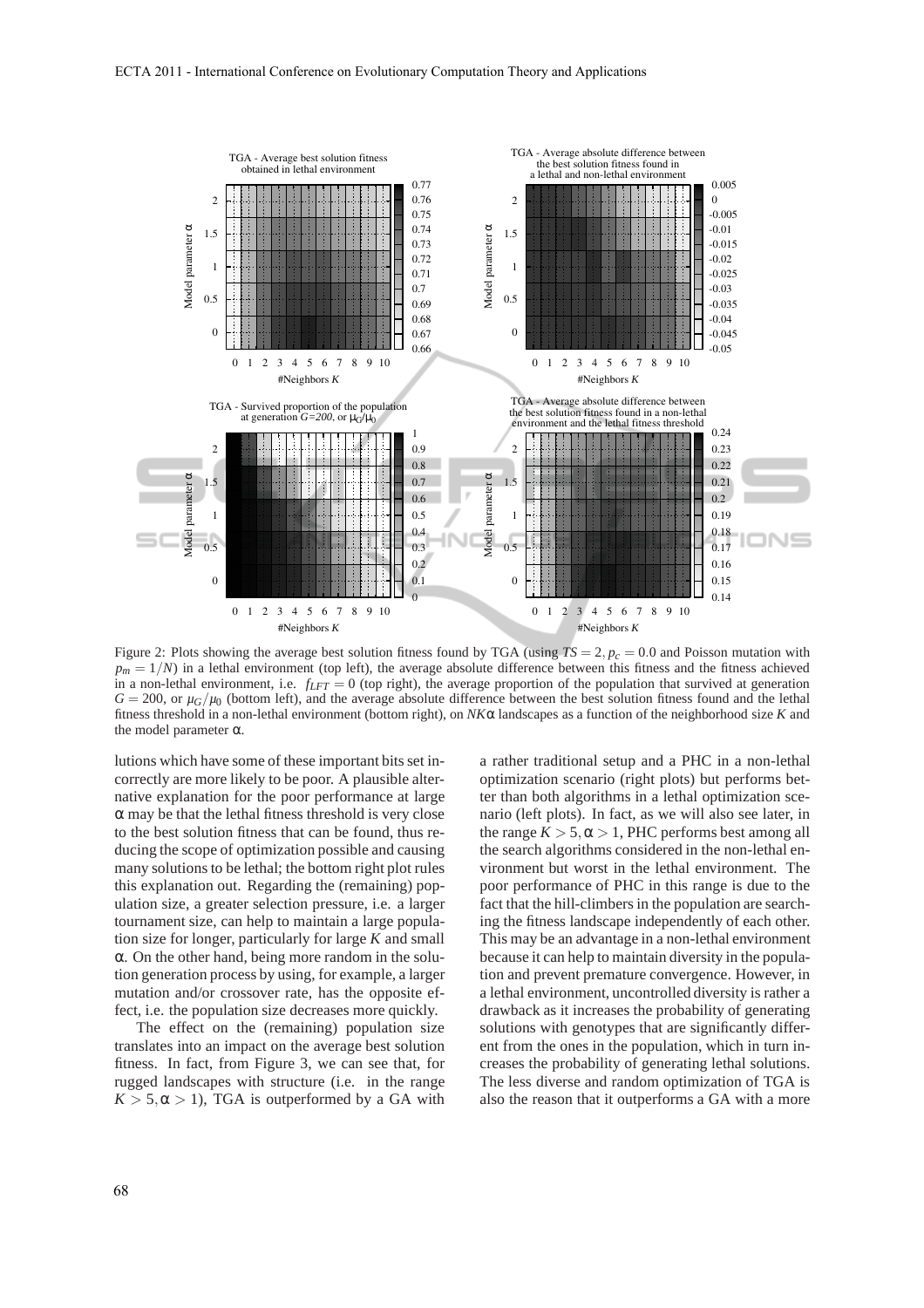

Figure 3: (Top) Plots comparing the relative performance of TGA (default parameters) and TGA with  $TS = 2$ ,  $p_c = 0.0$ ,  $p_m =$  $1/N$ , in a lethal (top left) and non-lethal environment (top right). Darker shades indicate that TGA with  $TS = 2$ ,  $p_c = 0.0$ ,  $p_m = 1$ 1/*N* performs better. (Bottom) Plots comparing the relative performance of TGA and PHC (both using default parameters) in a lethal (bottom left) and non-lethal environment (bottom right). Darker shades indicate that PHC performs better. Performance is plotted as a function of *K* and α in all cases. Relative performance is calculated as  $P(f(x) > f_A)/P(f(x) > f_B)$  where P is a sample probability estimated from 10000 samples and  $\bar{f}(x)$  is a random draw from the search space, while  $f_A$  and  $f_B$  represent the best fitness obtained by the two algorithms.

traditional setup on rugged landscapes with structure.

Let us now analyze how the search algorithms fare with different parameter settings. Table 2 shows the average best solution fitness obtained by different algorithm setups in a lethal and non-lethal environment (values in parenthesis) on *NK*α landscapes with  $K = 4, \alpha = 2.0$  (top table) and  $K = 10, \alpha = 2.0$  (bottom table), respectively. Note that due to the nature of *NK*α landscapes (particularly due to the absence of plateaus or neutral networks in the landscapes), there was only a single best solution in the population at each generation. For RBS, this has the effect that the performance is independent of the crossover rate because crossover is applied to identical solutions. The two tables largely confirm the observation made above: while a relatively high degree of population diversity and randomness in the solution generation process may be beneficial in a non-lethal environment (which is particularly true for rugged landscape as can be seen from the bottom table), it is rather a drawback in a lethal environment as it may increase the risk of generating lethal solutions and subsequently limit the effectiveness of evolutionary search. More precisely, for a lethal environment, the tables indicate that one should use a GA instead of a PHC, and reduce randomness in the solution generation process by avoiding crossover (generally), and using constant mutation as well as a relatively large tournament size. The poor performance of Poisson mutation, which is a typical mutation mode for GAs, is related to situations where an over-averaged number of solution bits is flipped at once. Such variation steps lead to offspring that are located in the search space far away from their non-lethal parents, which can in turn increase the probability of generating lethal solutions.

Finally, Figure 4 analyzes whether evolving a large set of entities for a small number of generations yields better performance than evolving only a few entities for many generations; i.e. how is the trade-off between the initial population size  $\mu_0$  and the maximum number of generations *G*. For a nonlethal environment (right plots), we make two obser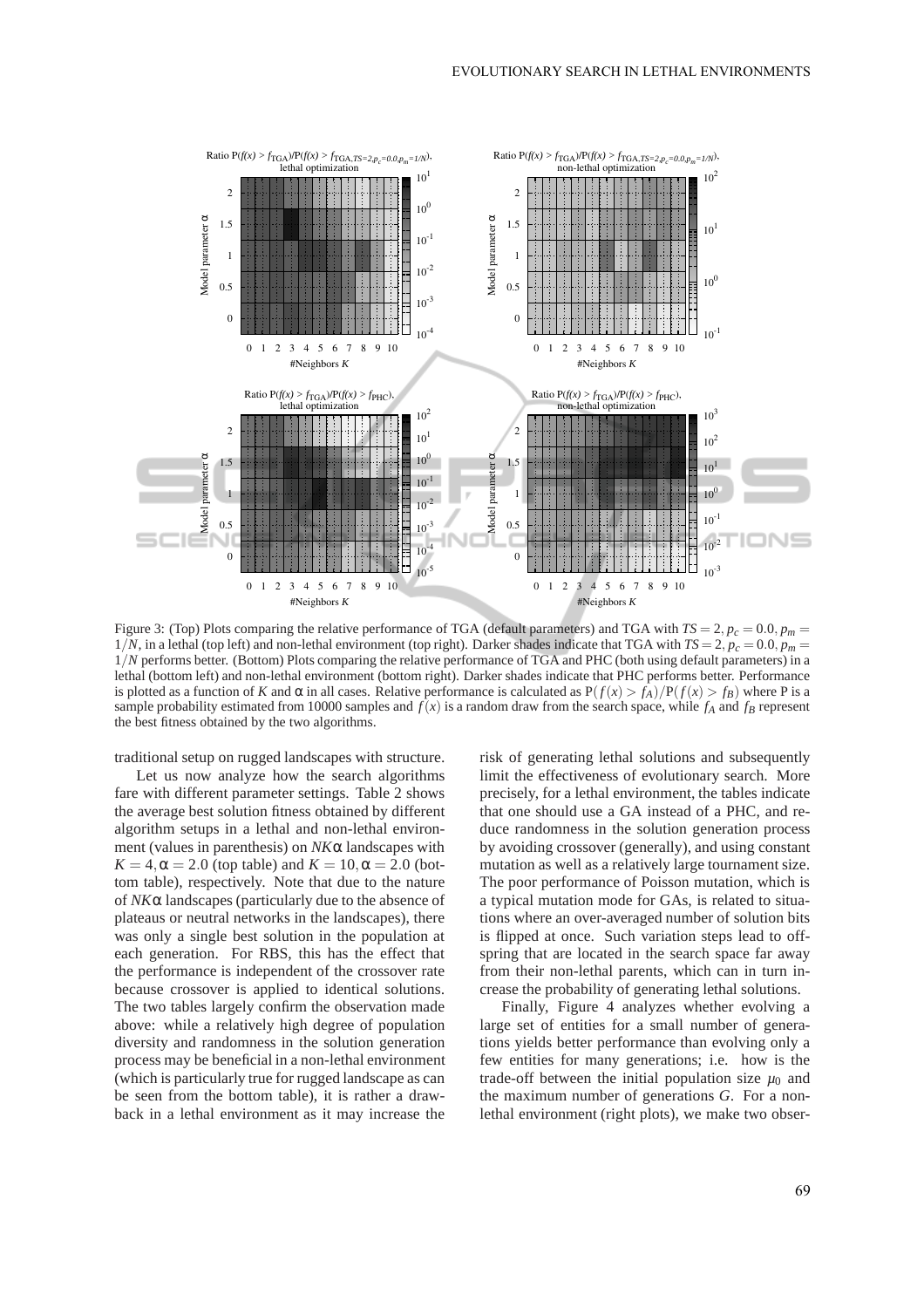Table 2: The table shows the average best solution fitness found in a lethal environment after  $G = 200$  generations, and in parenthesis, the fitness found in a non-lethal environment, for different algorithm setups on  $K = 4, \alpha = 2.0$  (top) and  $K = 10, \alpha = 2.0$  (bottom); the results of *random sampling* were obtained by generating  $G \times \mu_0 = 200 \times 30 = 6000$  solutions per run at random and averaging over the best solution fitness values found. The numbers in the subscript indicate the rank of the top five algorithm setups within the respective environment and fitness landscape configuration. We highlighted all algorithm setups (among the top five) in bold face that are not significantly worse than any other setup. A Friedman test revealed a significant difference between the search algorithm setups in general, but differences among the individual setups were tested for in a post-hoc analysis using (paired) Wilcoxon tests (significance level of 5%) with Bonferroni correction.

| $K = 4, \alpha = 2.0$            |            |                |                                    |                |                    |                    |  |
|----------------------------------|------------|----------------|------------------------------------|----------------|--------------------|--------------------|--|
|                                  |            |                | Constant mutation                  |                | Poisson mutation   |                    |  |
|                                  |            |                | $d=1$                              | $d=2$          | $p_m = 0.5/N$      | $p_m = 1.0/N$      |  |
|                                  |            | $p_c = 0.0$    | $0.722_{4}$ (0.7297 <sub>4</sub> ) | 0.6998(0.7286) | 0.7174(0.7272)     | 0.7141(0.7285)     |  |
|                                  | $TS=1$     | $p_c = 0.25$   | 0.7188(0.7272)                     | 0.6969(0.7296) | 0.7128(0.7275)     | 0.7029(0.7296)     |  |
|                                  |            | $p_c = 0.5$    | 0.713(0.7279)                      | 0.6901(0.7287) | 0.7091(0.7276)     | 0.7078(0.7277)     |  |
| <b>TGA</b><br>$TS = 2$<br>$TS=4$ |            | $p_c=0.0$      | $0.7223$ (0.7269)                  | 0.7053(0.7287) | 0.7198(0.7271)     | 0.7175(0.7275)     |  |
|                                  |            | $p_c = 0.25$   | 0.7217(0.7263)                     | 0.7039(0.7284) | 0.7172(0.7263)     | 0.7119(0.7275)     |  |
|                                  |            | $p_c = 0.5$    | 0.7178(0.7261)                     | 0.7003(0.728)  | 0.7176(0.7268)     | 0.7135(0.727)      |  |
|                                  |            | $p_c = 0.0$    | $0.72185$ (0.7266)                 | 0.7107(0.726)  | 0.7203(0.7269)     | 0.7184(0.7269)     |  |
|                                  |            | $p_c = 0.25$   | $0.72381$ (0.7257)                 | 0.7085(0.7254) | 0.7196(0.7273)     | 0.7169(0.7278)     |  |
|                                  |            | $p_c = 0.5$    | $0.7224_{2} (0.7251)$              | 0.7101(0.7256) | 0.7172(0.7263)     | 0.7167(0.726)      |  |
|                                  | <b>RBS</b> |                | 0.7179(0.7226)                     | 0.7129(0.723)  | 0.7177(0.7229)     | 0.7172(0.7223)     |  |
|                                  | <b>PHC</b> |                | 0.7117(0.7334)                     | 0.6843(0.7271) | $0.7033(0.7343_1)$ | $0.6912(0.7329_3)$ |  |
| Random sampling                  |            | 0.6197(0.6358) |                                    |                |                    |                    |  |
|                                  |            |                |                                    |                |                    |                    |  |

| $K = 10, \alpha = 2.0$ |          |                    |                                  |                              |                       |                |  |
|------------------------|----------|--------------------|----------------------------------|------------------------------|-----------------------|----------------|--|
|                        |          |                    | Constant mutation                |                              | Poisson mutation      |                |  |
|                        |          |                    | $d=1$                            | $d=2$                        | $p_m = 0.5/N$         | $p_m = 1/N$    |  |
|                        |          | $p_c = 0.0$        | 0.6918(0.7317)                   | 0.6637(0.7383 <sub>4</sub> ) | 0.6812(0.7338)        | 0.6767(0.7356) |  |
|                        | $TS=1$   | $p_c = 0.25$       | 0.6752(0.7324)                   | 0.6546(0.7332)               | 0.6623(0.7299)        | 0.6578(0.7324) |  |
|                        |          | $p_c = 0.5$        | 0.6653(0.7298)                   | 0.6472(0.7331)               | 0.6478(0.7264)        | 0.6472(0.7287) |  |
| <b>TGA</b>             |          | $p_c = 0.0$        | $0.7024$ (0.7299)                | 0.6697(0.7318)               | 0.6938(0.7307)        | 0.6821(0.7305) |  |
|                        | $TS = 2$ | $p_c = 0.25$       | 0.6897(0.7277)                   | 0.662(0.732)                 | 0.6717(0.7281)        | 0.6643(0.7302) |  |
|                        |          | $p_c = 0.5$        | 0.6768(0.7288)                   | 0.6537(0.7296)               | 0.6607(0.7263)        | 0.659(0.7274)  |  |
|                        | $TS=4$   | $p_c = 0.0$        | $0.7072$ <sub>2</sub> $(0.7275)$ | 0.677(0.7294)                | $0.6981$ , $(0.7302)$ | 0.6902(0.7272) |  |
|                        |          | $p_c = 0.25$       | 0.6979(0.7294)                   | 0.6701(0.7298)               | 0.6834(0.7279)        | 0.6805(0.7263) |  |
|                        |          | $p_c = 0.5$        | 0.6936(0.7265)                   | 0.6635(0.7296)               | 0.6715(0.7258)        | 0.67(0.7255)   |  |
| <b>RBS</b>             |          | $0.71021$ (0.7207) | 0.6871(0.7219)                   | $0.7056$ 3 $(0.7217)$        | 0.6987(0.7215)        |                |  |
| <b>PHC</b>             |          | 0.6651(0.7434)     | 0.6476(0.7345)                   | $0.6568(0.7438_1)$           | $0.6517(0.7421_3)$    |                |  |
| Random sampling        |          | 0.632(0.6524)      |                                  |                              |                       |                |  |

vations: (i) best performance is achieved with PHC using a rather small population size of about  $\mu_0 = 30$ , and (ii) for population sizes  $\mu_0 > 50$  one should use a GA whereby the applied tournament size or selection pressure should increase with the population size. As the population size increases, the maximum number of generations *G* available for optimization is simply insufficient for PHC or a GA with low selection pressure and/or much randomness in the solution generation process to converge quickly to a high-quality part of the search space. However, on the other hand, a GA with too much selection pressure may cause the population to get stuck at local optima, especially on rugged fitness landscapes (see result of RBS in the bottom right plot). In a lethal optimization scenario (left plots), a GA clearly outperforms PHC (regardless of the population size) due to the reasons mentioned above. Furthermore, unlike to the non-lethal case, we observe that a GA should use an aboveaverage large tournament size already for small population sizes of  $\mu_0 > 30$ . Similar to the non-lethal case, however, there is a saturation point with RBS, beyond which a further increase in the population size has no effect (see e.g. bottom left plot).

## **4 SUMMARY AND CONCLUSIONS**

This paper has conducted an initial investigation of the impact of *lethal* solutions (here modeled as candi-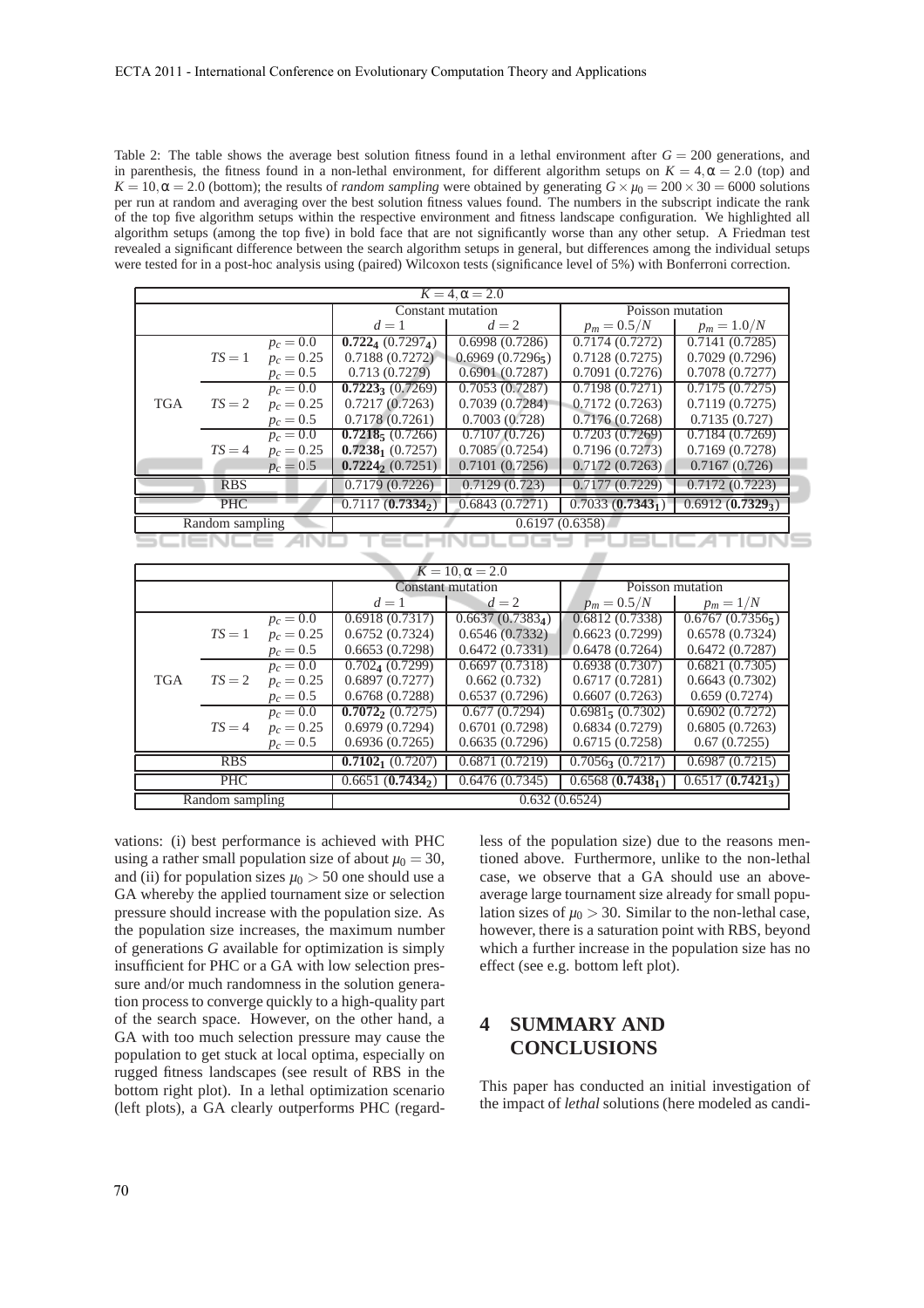

Figure 4: Plots showing the average best solution fitness obtained by different search algorithms in a lethal environment (left) and non-lethal environment (right) on  $N/K\alpha$  landscapes with  $K = 4$ ,  $\alpha = 2.0$  (top) and  $K = 10$ ,  $\alpha = 2.0$  (bottom) as a function of the initial population size  $\mu_0$ ; the maximum number of fitness evaluations available for optimization was fixed at 6000 (corresponding to the default setting  $G = 200, \mu_0 = 30$ ), i.e.  $G = \frac{6000}{\mu_0}$ . If not otherwise stated, an algorithm used a constant mutation mode with  $d = 1$  and no crossover, i.e.  $p_c = 0.0$ .

date solutions below a certain fitness threshold) on evolutionary search. In essence, the effect of evaluating a lethal solution is that the solution is immediately removed from the population and the population size is reduced by one. This kind of scenario can be found in Natural evolution, where the presence of lethal mutants may promote robustness over evolvability, but it is also a characteristic of certain closed-loop evolution applications, for example, in autonomous robots or nano-technologies. When faced with this kind of scenario in optimization, the challenge is to discover innovative and fit candidate solutions without reducing the population too rapidly.

Our analysis has been focused on the following three main aspects: (i) analyzing the impact of lethal solutions on a standard evolutionary algorithm (EA) framework, (ii) determining challenging fitness landscape topologies in a lethal environment, and (iii) tuning EAs to perform well within a lethal optimization scenario. Generally, the presence of lethal solutions can affect that performance of EAs, but the largest (negative) impact was observed for fitness landscapes that are rugged and possess some structure in the sense that some solution bits are more important than others; in terms of our test functions, which were *NK*α landscapes, this type of landscape corresponds to large values of  $K$  and  $\alpha$ . For this

fitness landscape topology, we obtained best performance in a non-lethal environment using a small population of stochastic hill-climbers. In a lethal environment, however, significantly better results were obtained using an EA that limits randomness in the solution generation process by employing elitism, a relatively large selection pressure, a constant mutation mode (i.e. flipping exactly one solution bit as opposed to flipping each bit independently with some low probability), and no or a small crossover rate. Also, in a lethal optimization scenario, we observed that an EA that evolves a large set of entities (e.g. autonomous robots or software) for a small number of generations performs better than one that evolves a few entities for many generations. The practical implication of this is that, if possible, a larger budget should be allocated for the production of the entities in the first place rather than for attempting to prolong the testing or optimization phase.

## **5 FUTURE WORK**

Our study has of course been very limited, and there remains much else to learn about optimization problems subject to lethal solutions and search policies